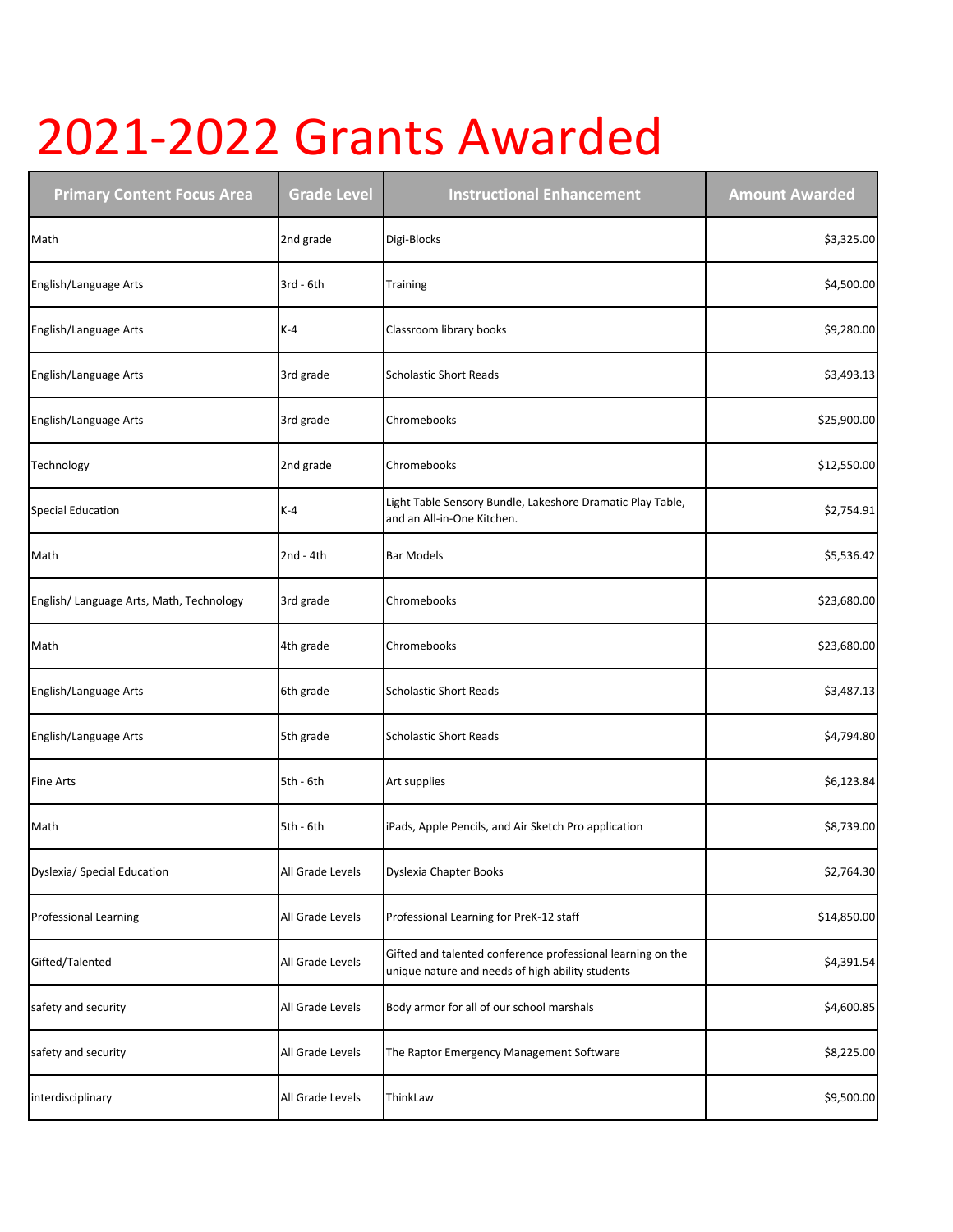| <b>Training and Content</b>          | All Grade Levels | Depth and Complexity training for all staff members                                                                                                 | \$6,000.00  |
|--------------------------------------|------------------|-----------------------------------------------------------------------------------------------------------------------------------------------------|-------------|
| Special Education & Academic Support | All Grade Levels | Professional Development for general education & special<br>education staff to support students with learning differences<br>and academic struggles | \$12,000.00 |
| Academic Support                     | All Grade Levels | Follow Up Response to Intervention training for campus teams<br>that compliments the work that has begun around PLCs & RTI.                         | \$24,000.00 |
| Science                              | 5th - 6th        | 24 Ipads- This will allow science teachers to utilize the Merge<br>Cubes                                                                            | \$9,000.00  |
| <b>Fine Arts</b>                     | 7th - 8th        | Slab roller                                                                                                                                         | \$2,720.00  |
| <b>Fine Arts</b>                     | 6th - 8th        | Two iPad pros for uploading scores and music, 2 apple pens,<br>and one bluetooth footpad to turn the pages.                                         | \$2,774.40  |
| English/Language Arts                | 7th - 8th        | 4 iPads, 4 Apple Pencils, and 4 Air Sketch Pro applications.                                                                                        | \$4,355.96  |
| Science                              | 7th grade        | Dissection trays                                                                                                                                    | \$3,000.00  |
| <b>Fine Arts</b>                     | 6th - 8th        | Harmony Director keyboard                                                                                                                           | \$3,500.00  |
| Math                                 | All Secondary    | TI 84 C Graphing Calculators                                                                                                                        | \$12,855.60 |
| <b>Social Studies</b>                | 9th - 12th       | Chromebooks                                                                                                                                         | \$33,300.00 |
| <b>Fine Arts</b>                     | 9th - 12th       | Wiireless microphone system                                                                                                                         | \$4,140.00  |
| <b>Fine Arts</b>                     | 7th - 12th       | 'Yamaha Custom' Soprano Saxophone                                                                                                                   | \$4,950.00  |
| <b>Fine Arts</b>                     | 9th - 12th       | two VM-2+ wireless speaker systems                                                                                                                  | \$6,800.00  |
| <b>Fine Arts</b>                     | 9th - 12th       | This grant is for 12 Large (11' x 11') field frame props                                                                                            | \$10,322.00 |
| <b>Fine Arts</b>                     | 9th - 12th       | two new vibraphones                                                                                                                                 | \$5,338.99  |
| <b>Fine Arts</b>                     | 9th - 12th       | Upgraded sound system                                                                                                                               | \$13,038.00 |
| Yearbook and Photojournalism         | 9th - 12th       | 2 NEW YEARBOOK CAMERAS                                                                                                                              | \$16,002.00 |
| Math                                 | 9th - 12th       | Chromebooks                                                                                                                                         | \$23,680.00 |
| Math                                 | 9th grade        | Chromebooks                                                                                                                                         | \$23,680.00 |
| <b>Fine Arts</b>                     | 9th - 12th       | Drums, stands, covers, and cases                                                                                                                    | \$21,827.39 |
| Science                              | 10th - 12th      | Chromebooks                                                                                                                                         | \$33,300.00 |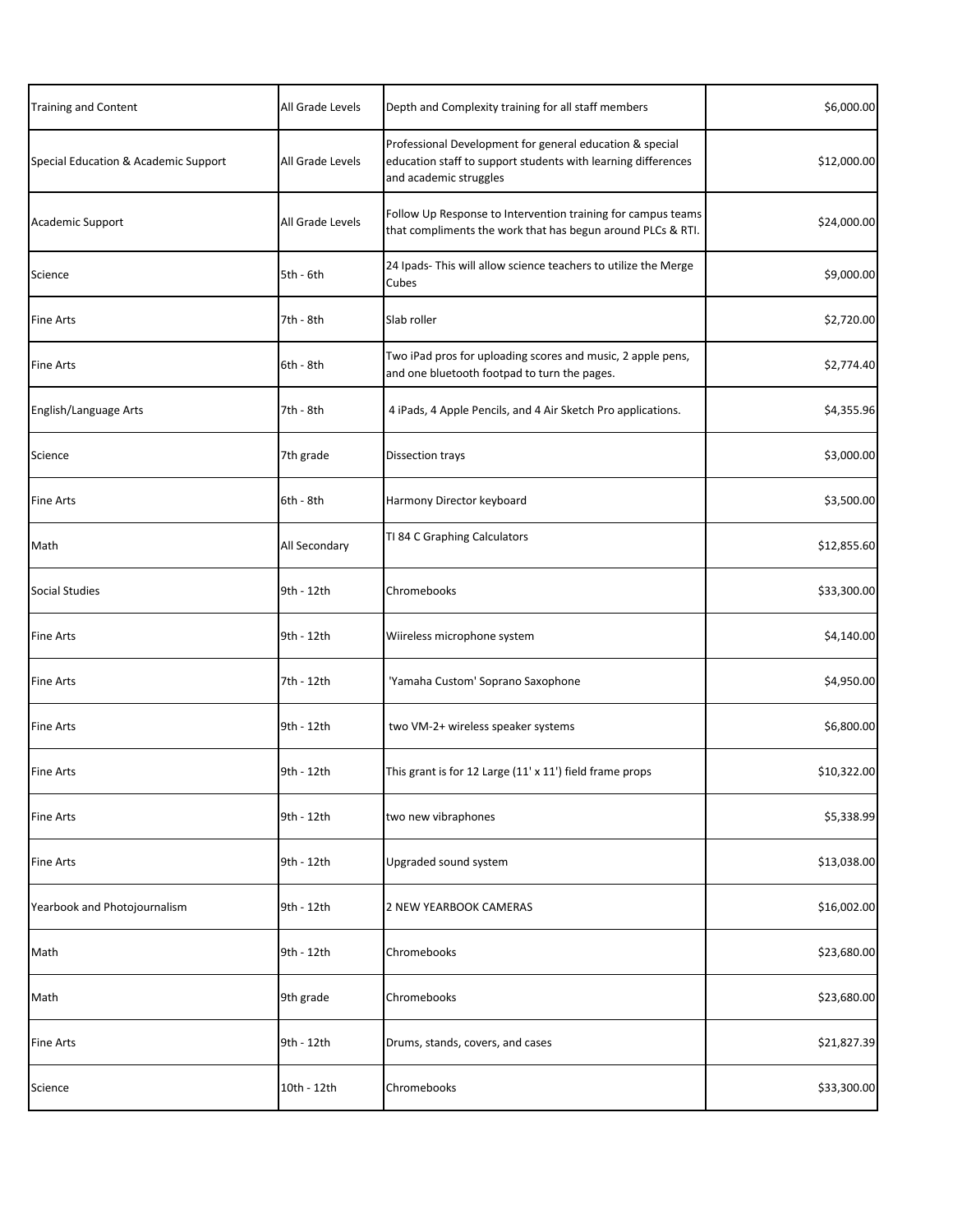| Library Media Center                | 7th - 8th     | Nonfiction Collection of the library: Mythical Creatures and<br>Folklore, Narrative Nonfiction, Cultures Around the World, as<br>well as Science and Technology. | \$6,000.00  |
|-------------------------------------|---------------|------------------------------------------------------------------------------------------------------------------------------------------------------------------|-------------|
| Fine Arts                           | All Secondary | LED technology-The Skybox Lighting system                                                                                                                        | \$11,600.00 |
| Math                                | 8th grade     | Chromebooks                                                                                                                                                      | \$13,814.39 |
| LOTE-Languages Other Than English   | 8th grade     | Chromebooks                                                                                                                                                      | \$11,840.00 |
| LOTE-Languages Other Than English   | 8th grade     | Chromebooks                                                                                                                                                      | \$11,840.00 |
| Math                                | 7th grade     | Chromebooks                                                                                                                                                      | \$23,680.00 |
| Fine Arts                           | 7th - 8th     | 2 tenor saxophone, 2 baritone saxophone, 3 bass clarinet, and<br>2 deep-cup trombone mouthpieces.                                                                | \$1,837.17  |
| Fine Arts                           | 9th - 12th    | Flexcut wood carving tool sets as well as basswood blocks and<br>safety gloves                                                                                   | \$4,502.07  |
| English/Language Arts               | 9th - 12th    | Texas Council of Teachers of English Language Arts Conference                                                                                                    | \$5,000.00  |
| <b>Fine Arts</b>                    | All Secondary | Acoustic shells for the auditorium                                                                                                                               | \$19,500.00 |
| <b>STEM</b>                         | 9th - 12th    | inventory management, mounted projectors, digital signage<br>and a speaker/soundboard setup for our engineering lab                                              | \$6,000.00  |
| <b>Physical Education/Athletics</b> | 7th - 12th    | Fully Automatic Timing (FAT) system for Track & Field and<br>Cross Country Program.                                                                              | \$15,630.00 |
|                                     | 7th - 8th     | Gimkit                                                                                                                                                           | \$1,000.00  |
| <b>Fine Arts</b>                    | 6th - 12th    | Virtual Drum Line                                                                                                                                                | \$199.00    |
| Fine Arts                           | 6th - 12th    | one 12.9 inch iPad Pro, with case, and matte screen covers,<br>and 3 ipad keyboard cases.                                                                        | \$1,900.00  |
| <b>Fine Arts</b>                    | 6th - 12th    | Cymbals (china/splash/ride)                                                                                                                                      | \$1,477.93  |
| <b>Fine Arts</b>                    | 9th - 12th    | This Mac Mini and associated accessories                                                                                                                         | \$1,495.99  |
| Fine Arts                           | 9th - 12th    | am requesting a Studio Department Set of Oil Painting<br>Materials                                                                                               | \$1,650.00  |
| English/Language Arts               | 2nd grade     | Classroom set of 14 books for bookclub                                                                                                                           | \$2,271.50  |
| <b>Fine Arts</b>                    | K - 5th grade | Musicplayonline.com                                                                                                                                              | \$568.18    |
| Fine Arts                           | 7th - 8th     | Bows for violins and violas                                                                                                                                      | \$1,302.00  |
| Science                             | 4th grade     | Gimkit Pro                                                                                                                                                       | \$59.98     |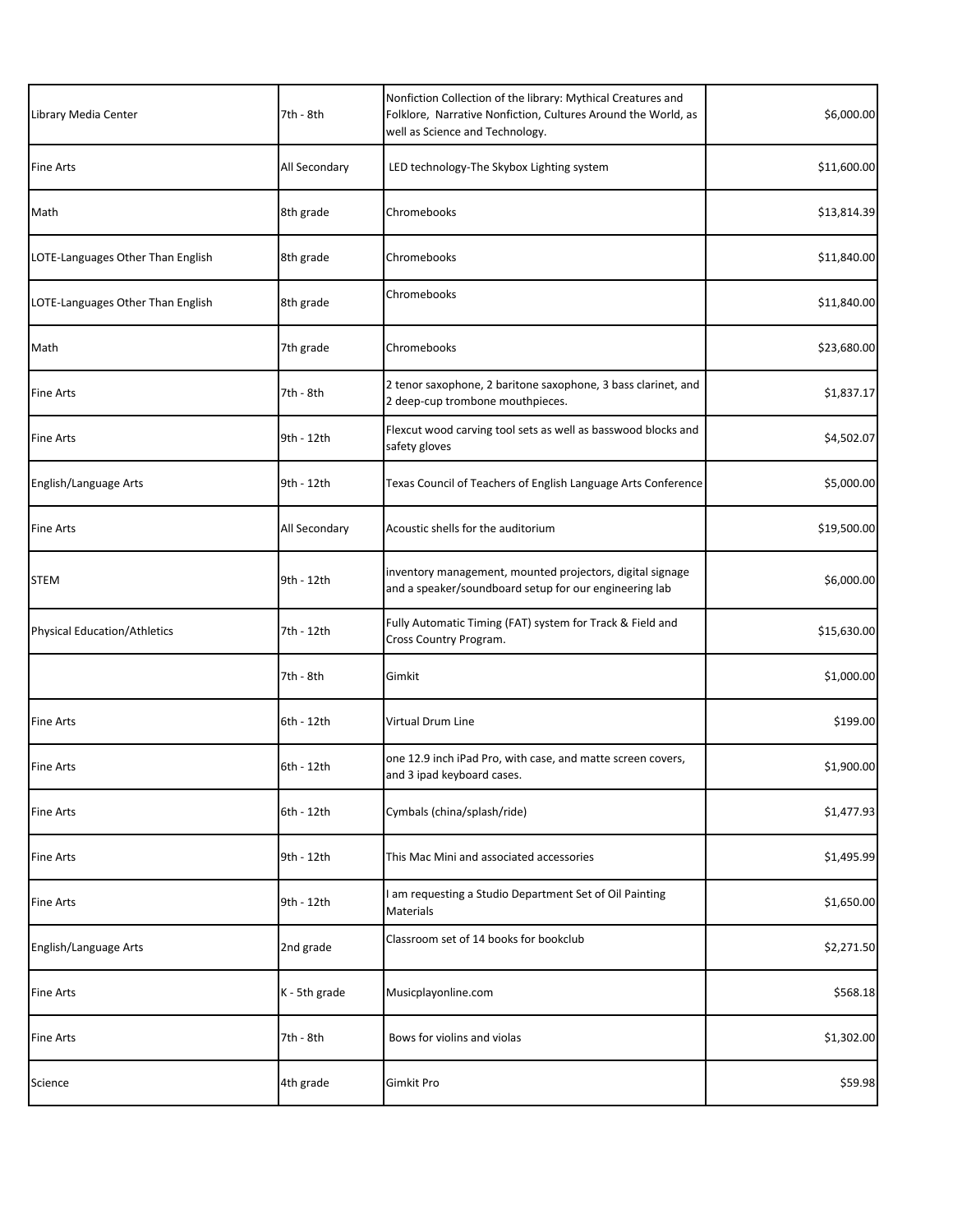| <b>Fine Arts</b>                     | $5th - 6th$   | Large amount of glazes for our art classroom.                                                                                    | \$2,004.81 |
|--------------------------------------|---------------|----------------------------------------------------------------------------------------------------------------------------------|------------|
| <b>Fine Arts</b>                     | 9th - 12th    | SawStop Table Saw that we will use with all of our 350+ art<br>students grades 9 - 12.                                           | \$1,928.00 |
| <b>Fine Arts</b>                     | 9th - 12th    | A class set of new cutting materials that would include exacto<br>blades, cutting mats, scissors and replacement blades          | \$1,992.86 |
| Science                              | K - 6th grade | Merge Cube                                                                                                                       | \$2,700.00 |
| Science                              | 7th grade     | This grant is for the Vernier Wireless pH Sensors.                                                                               | \$2,700.00 |
| Science                              | 7th - 8th     | Classroom set of science materials                                                                                               | \$650.00   |
| Science                              | 7th grade     | A classroom set of 60 trays for organism dissection                                                                              | \$3,000.00 |
| <b>STEM</b>                          | 9th - 12th    | Project Lead The Way (PLTW) and they provided us with the<br>flight simulator software                                           | \$1,529.70 |
| Fine Arts                            | 9th - 12th    | Mellophone mouthpiece                                                                                                            | \$2,400.00 |
| Fine Arts                            | 9th - 12th    | This grant request is for 2 harmony director HD300 keyboards                                                                     | \$1,400.00 |
| Fine Arts                            | 9th - 12th    | Marching band props                                                                                                              | \$1,908.00 |
| Fine Arts                            | 9th - 12th    | Marching band props                                                                                                              | \$1,908.00 |
| Fine Arts                            | 9th - 12th    | Marching band props                                                                                                              | \$1,908.00 |
| Health science                       | 9th - 12th    | CPR adult manikins for certification.                                                                                            | \$2,729.80 |
| Anatomy & Physiology, Health Science | 9th - 12th    | 4 Skeletons with Rolling Stands                                                                                                  | \$1,746.00 |
| <b>Special Education</b>             | 5th - 6th     | Everyday Speech subscription                                                                                                     | \$399.00   |
| Band                                 | 9th - 12th    | A set of 24 music stands and cart.                                                                                               | \$6,300.00 |
| <b>Special Education</b>             | $K-4$         | Big Book Storytelling Activity Kit                                                                                               | \$499.00   |
| Social Studies                       | 9th - 12th    | Markable world wall maps, consumable student maps, map<br>whiteboards (desk size), and anchor charts for historical<br>analysis. | \$2,075.84 |
| <b>Fine Arts</b>                     | 10th - 12th   | <b>Dremel Rotary Tools</b>                                                                                                       | \$1,625.00 |
| <b>STEM</b>                          | 9th - 12th    | <b>Batteries and chargers</b>                                                                                                    | \$929.70   |
| <b>STEM</b>                          | 9th - 12th    | Batteries and chargers                                                                                                           | \$929.70   |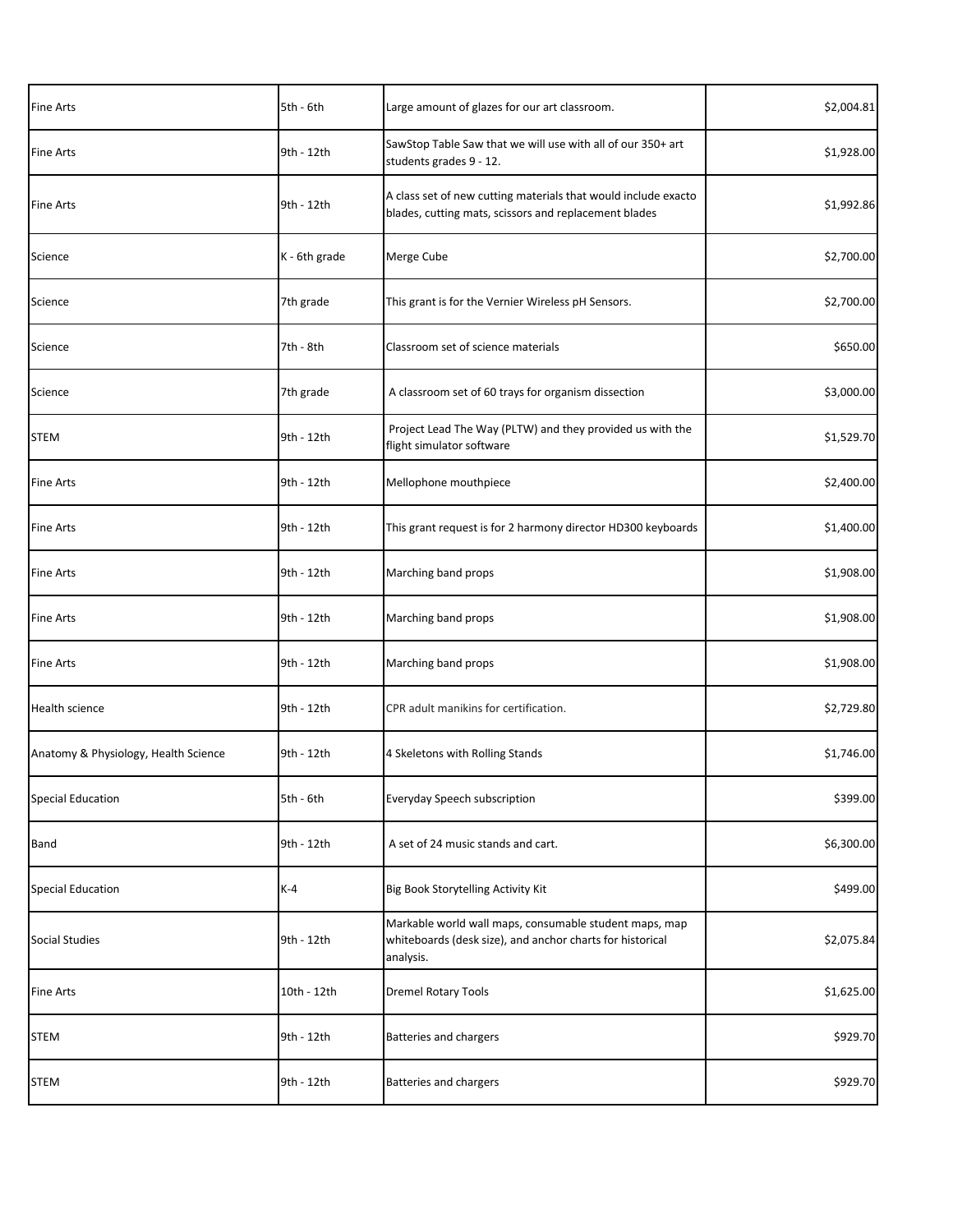| <b>STEM</b>                            | 9th - 12th       | 2 computer monitors                                                                                                                           | \$599.98    |
|----------------------------------------|------------------|-----------------------------------------------------------------------------------------------------------------------------------------------|-------------|
| <b>STEM</b>                            | 9th - 12th       | Materials for one robotics team                                                                                                               | \$1,712.95  |
| <b>Broadcast - Lovejoy Productions</b> | 9th - 12th       | Wireless microphones                                                                                                                          | \$849.00    |
| <b>Broadcast - Lovejoy Productions</b> | 9th - 12th       | <b>Headsets</b>                                                                                                                               | \$1,425.00  |
| Math                                   | 1st grade        | <b>SumBlox</b>                                                                                                                                | \$2,638.35  |
| Art                                    | 9th - 12th       | Slab roller                                                                                                                                   | \$2,750.00  |
| <b>Fine Arts</b>                       | 9th - 12th       | Paperlike is an iPad screen protector with the added benefit of<br>the tactile feel of paper.                                                 | \$599.85    |
| <b>Fine Arts</b>                       | 7th - 8th        | This grant request is for UIL grade 1, 2, and 3 music for band.<br>These are pieces of music on the Texas UIL Prescribed Music<br>List or PML | \$2,500.00  |
| Speech & Language Therapy              | $K-4$            | Wonderland Bookshop                                                                                                                           | \$1,000.00  |
| All Areas                              | All District     | Grading From the Inside Out from Solution Tree                                                                                                | \$689.00    |
| <b>Fine Arts</b>                       | 7th - 12th       | Spirit flags for our colorguard students                                                                                                      | \$1,972.60  |
| <b>Social Studies</b>                  | 5th - 12th       | The LHS Social Studies department is requesting professional<br>development in Document Based Question (DBQ) Writing.                         | \$1,500.00  |
| English/Language Arts                  | 9th - 12th       | The LHS English department is requesting 12 Flip Chart Easels,<br>12 packs of Chart Paper, and 12 packs of chart paper markers.               | \$2,636.76  |
| <b>Fine Arts</b>                       | 6th grade        | Full size cello for our orchestra program at Sloan Creek.                                                                                     | \$1,500.00  |
| Math                                   | 4th grade        | 3 iPads, 3 Apple Pencils, and the Air Sketch Pro application.                                                                                 | \$2,396.97  |
| <b>Fine Arts</b>                       | $K-4$            | Gelli printmaking plates                                                                                                                      | \$1,623.74  |
| <b>Fine Arts</b>                       | 9th - 12th       | This grant is to re-outfit our school owned woodwinds with<br>new and better mouthpieces.                                                     | \$2,387.16  |
| Math                                   | 5th - 6th        | The Game, Mobi Numerical Tile Game, Set, Skyjo, Proof,<br>Adsumudi, and Head Full of Numbers.                                                 | \$1,159.90  |
| <b>STEM</b>                            | 7th - 8th        | As our robotics program grows we are in need of replacement<br>parts                                                                          | \$2,300.00  |
| <b>English/Language Arts</b>           | 5th grade        | Yearly Subscription of Storyworks Magazine for each teacher<br>on the 5th RLA team                                                            | \$1,400.85  |
| English/Language Arts                  | 3rd grade        | Book Club Book Sets (30 titles of books with 8 books in each<br>title set) for 3rd grade Reading/Language Arts classrooms.                    | \$2,017.27  |
| <b>Social Studies</b>                  |                  | 12-Sep DBQ Binders to go along with training                                                                                                  | \$1,987.50  |
| Safety and security                    | All Grade Levels | Security                                                                                                                                      | \$81,674.00 |